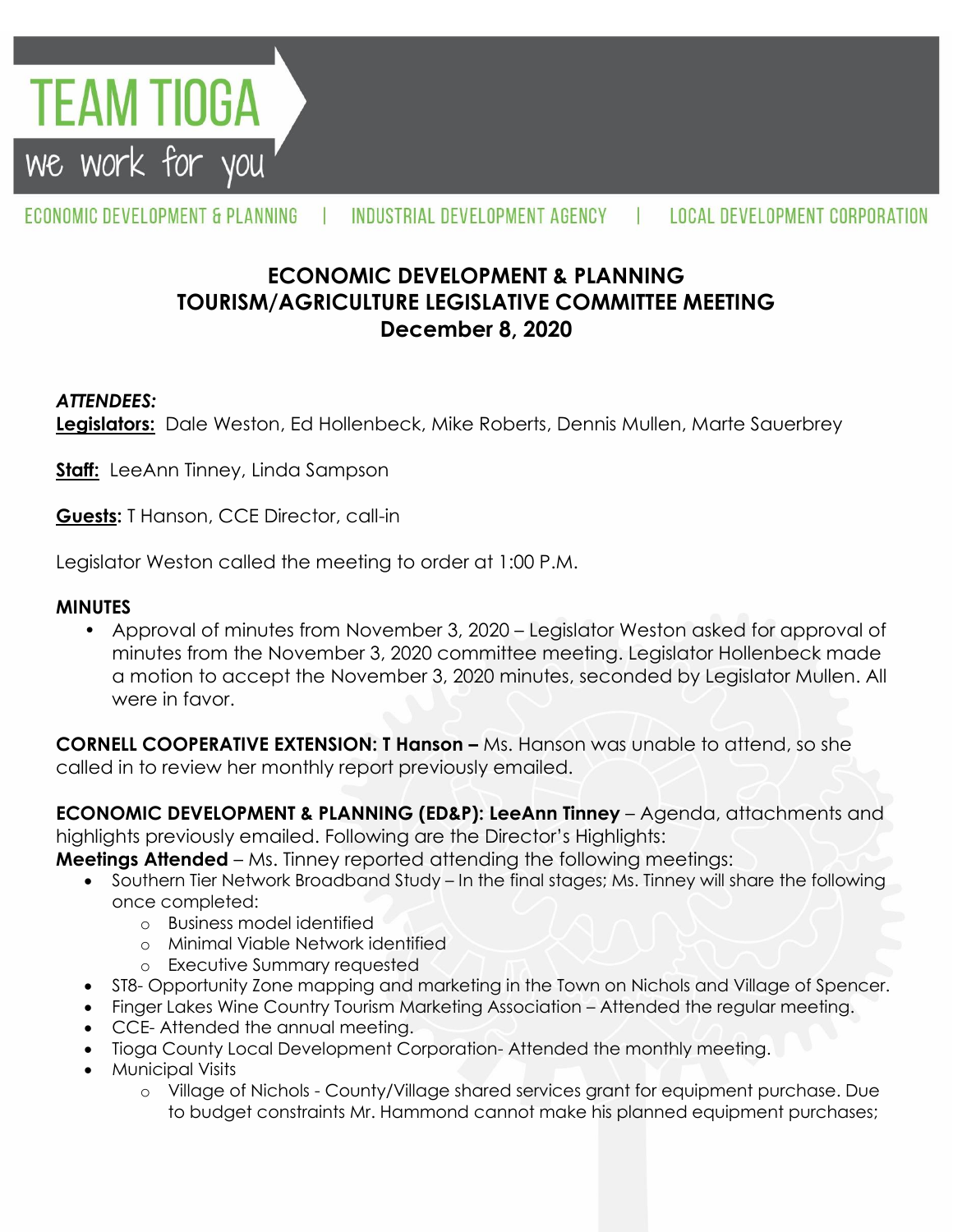however a USDA grant may be possible. With a vacuum truck identified and the Village of Nichols being the best community to access the funds for this grant, they agreed to be the applicant. ED&P staff is going to assist the Village of Nichols in putting the application together for the purchase of the vacuum truck to be used throughout the County.

- Prospects- Ms. Tinney has hosted the following visits for potential businesses:
	- o Waverly Warehouse- 2 visits
	- o Hidden Valley- 1 visit

State leads:

- o Project Charge- 1 visit
- o Project N95

Ms. Tinney reported receiving many inquiries from businesses from the metro area, New York and New Jersey, looking to come to rural areas.

• Presentations- none

### **Department Highlights**

- COVID-19
	- o Tioga County Economic Recovery Advisory Council (TCERAC)
		- Economic Recovery Strategy Plan- Continues to move forward. The 8 committees are meeting regularly; tackling the identified objectives.
	- o COVID Emergency Loan Status Summary distributed. The 3 year, 2.5% repayment plan recommended by the IDA Loan Committee has been implemented. Two of the loans have been paid in full, others have started to make payments. Ms. Tinney reported that she will be visiting one of the loan recipients. It has come to her attention that one of the recipients may have used the funds for something other than what was outlined in their application request. Ms. Tinney has asked Mr. DeWind, the County Attorney, for advice and is scheduling a visit with the loan recipient next week. Ms. Tinney will keep the committee informed.
- Hotel/Motel Tax Local Law
	- o Reso to Adopt Local Law-Adopted November 10th.
	- $\circ$  Filed with the State on November 17<sup>th</sup>.
- 2020 Census
	- o Census work is complete
	- o Grant documents submitted to the State on November 23rd and the reimbursement funds have been received.
- Village of Owego
	- o DRI- 18 projects are ongoing.
		- **Lt. Governor Kathy Hochul visit/tour on December 1st; good visit, nice** photo opportunities.
	- o NY Main Street- 6 projects ongoing.
	- o Owego Gardens 2
		- Financing and PILOT closed on December 4th.
		- Release of funds on December 17th.
		- **Site work begins on December 21st.**
		- DOH water system approval is pending; IDA will be sending out the Water Tower bid packets. Anticipated start date mid-January.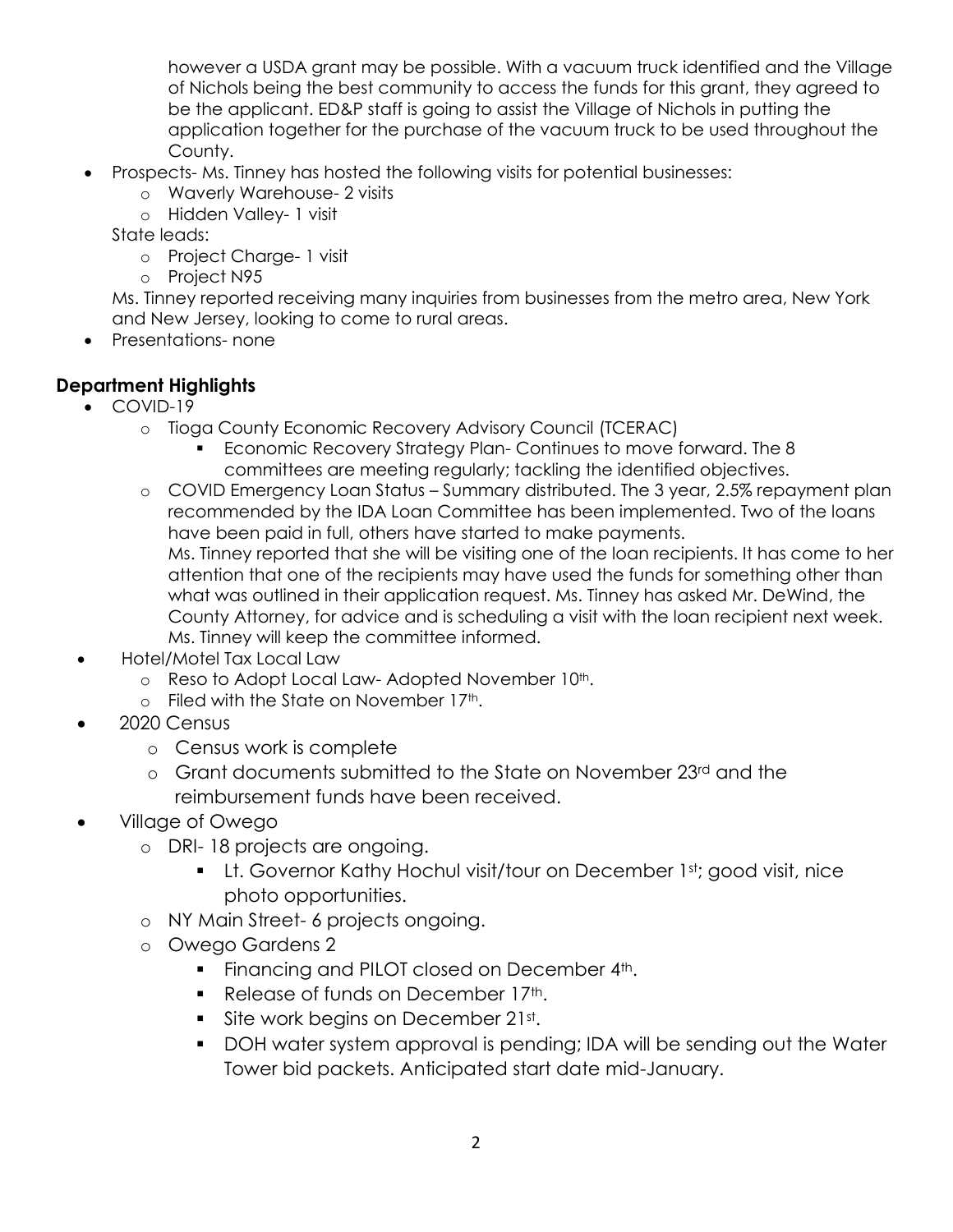- Land Bank
	- o Budget summary Ms. Saraceno previously emailed a summary to the committee. Ms. Tinney reported that the initial funding for the Land Bank was by way of the Attorney General's office and will be funded through 2021. Ms. Saraceno has begun the search for other sources to continue the work of the Land Bank.
	- o AG funding notification.
- RESTORE NY
	- o Owego project is moving forward.
	- o Waverly project is almost complete; final walk through will be this week.
- Housing
	- o Home Leasing- Owego Gardens ll project is moving forward.
	- o Ithaca Neighborhood Housing Services– Interested in a project in the Village of Owego.
	- o SEPP Housing organization out of Broome County is looking for a project in the Owego or Waverly area.
- Community Development Ms. Hendrickson is working on the following:
	- o Tioga County Non-Profit Network
	- o Child Care Task Force
	- o REAP
	- o Tioga County Foundations Coalition
		- Year End Report has been put together; Ms. Tinney will share with the committee.
- Workforce
	- o Broome Tioga Talent Task Force
	- o Greater Binghamton Chamber/The Agency
	- o Workforce Pipeline Development Study
		- Looking to create a Recruitment Tool- Met with Three Rivers, an Economic Development Agency that covers Schuyler, Steuben, and Chemung Counties; they are doing something similar. Starting to reach out to major employers; Lockheed Martin is very interested in this program.
- $\bullet$  Ag
	- o 8 Year District Review (2 districts)- Received confirmation the District Reviews have been finalized with Ag & Markets.

Ms. Griffiths met with and is working on the following:

- o Agricultural Resource Group
- o Rural Food Retail Project Planning Committee
- o Rural Health Network Food Networks
- o Solar mapping; Impact to Farmland
- o Ag Value Chain Study
	- **Steering Committee meeting with Consultant**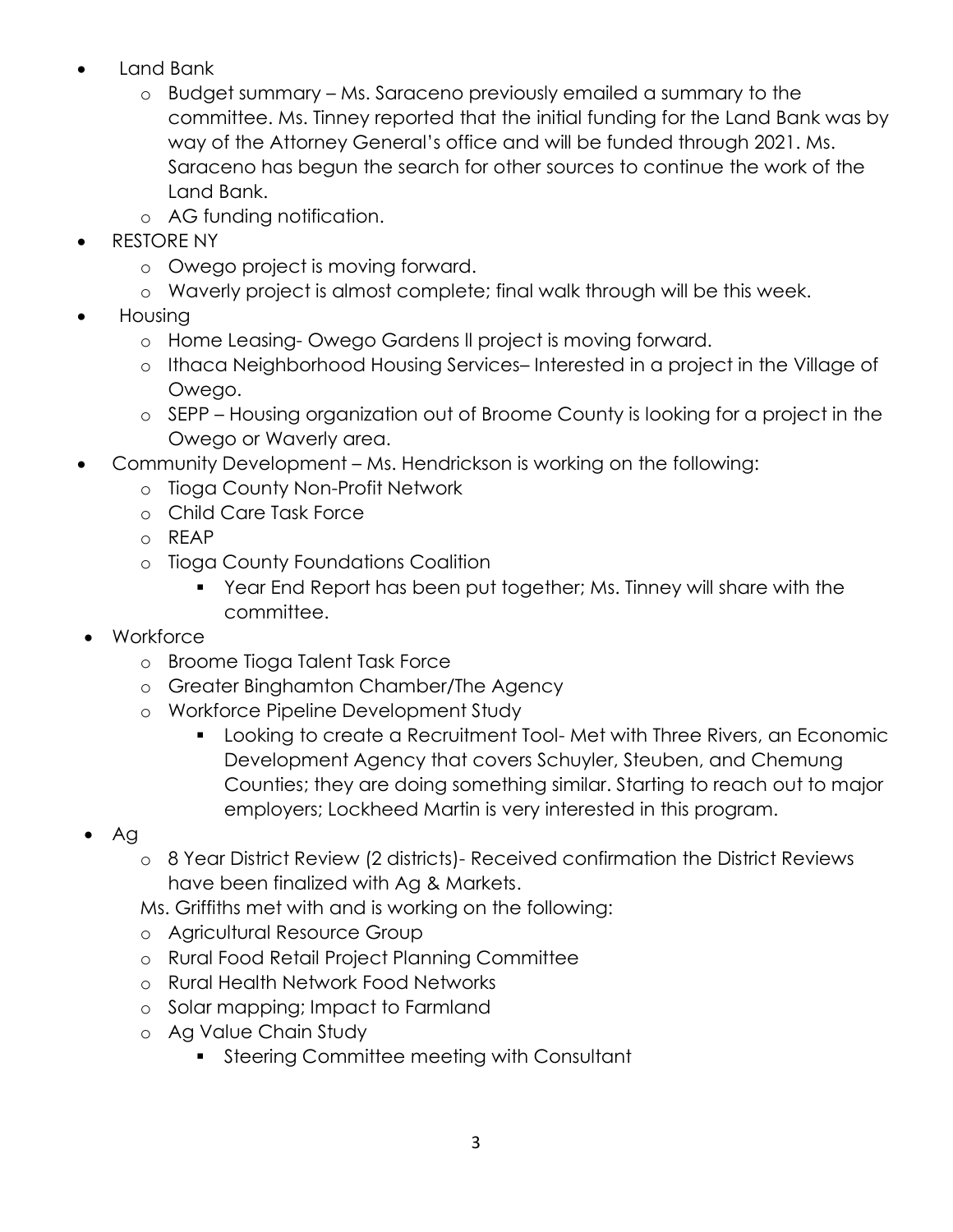- Planning Ms. Jardine continues to work on the following:
	- o 239 Reviews (1)
		- County Case 2020-015- Town of Owego, Special Use Permit, SunEast Valley Solar, LLC solar project (20MW)- recommendation to disapprove due to the use of prime Ag property for this project. This goes back to the Town and will require a super majority to pass; ZBA moved to suspend.
	- o State Mandated County Pandemic Operations Plan
	- o Active Plans
		- **REAP- Tioga County Workforce Pipeline- Implementation**
		- **Tioga County Economic Recovery Strategic Plan (COVID)**
		- **Village of Waverly Comprehensive Plan**
- Grants
	- o Potential (13)
		- USDA RDBG- Tioga County Recruitment Tool
		- USDA RBDG- Technical Assistance to Business
		- Town of Richford- USDA Community Facilities, (equipment)
		- **Town of Berkshire (TBD)- rec trail**
		- Village of Newark Valley- USDA Community Facilities (equipment)
		- **T** Town of Berkshire- DOT TAP funding (sidewalk extension)
		- **Northern Tioga Chamber- Community Foundation (facilities** improvements)
		- **Midwestern Pet Foods-NYS HCR CDBG**
		- **Ithaca Neighborhood Housing Services**
		- Shared Services- USDA Community Facilities (equipment)
		- **Shared Services- local foundations (equipment)**
		- REAP- Community Foundation (Code Enforcement Plan Implementation Tasks)
		- Village of Nichols- Shared Services USDA Community Facilities (vacuum truck)
	- o Pending (5)
		- Owego Apalachin Central School District- WDI (workforce)
		- REAP- Mildred Faulkner Truman (Code Enforcement Plan Implementation Tasks)
		- **Early Owego Antique Center- NYSCA Mural Restoration**
		- Tioga County 2020/2021 Snowmobile Trails (Phase I)
		- **Tioga County-2020/2021 Snowmobile Trails (Phase II)**
	- o Active (19)
		- **Village of Owego- RESTORE NY, Briggs/Award**
		- **Village of Owego- Downtown Revitalization Initiative**
		- Village of Spencer- Nichols Park (grandstand restoration)
		- **Village of Waverly-NYS Parks, Waverly Glen Park**
		- **Village of Waverly- RESTORE NY, Twigg 1**
		- REAP- USDA REDI, Strategic Planning (extended 1 year)
			- Cottage Industry Study (TOI/REAP/TEAM Tioga)